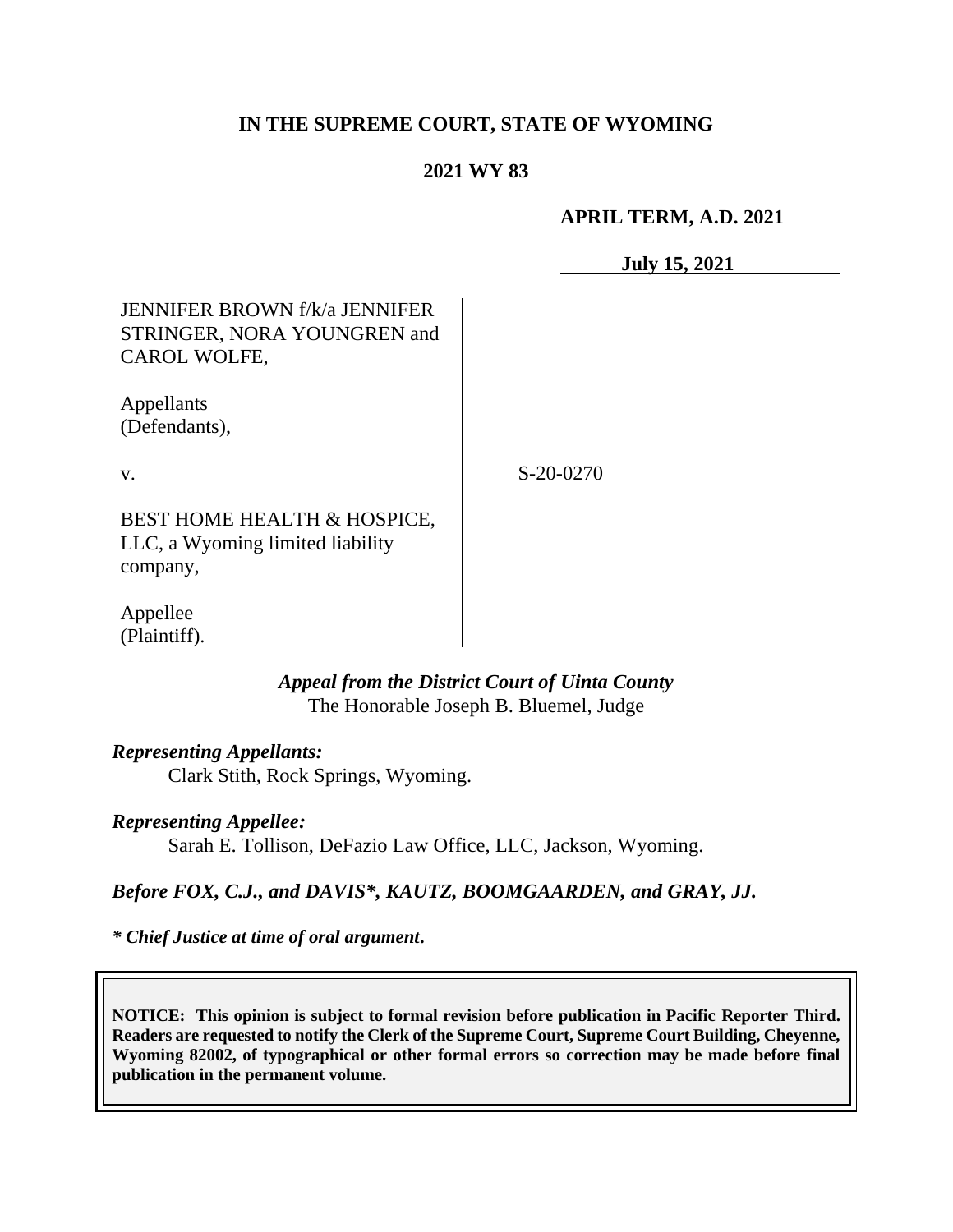### **KAUTZ, Justice.**

[¶1] Jennifer Brown (f/k/a Jennifer Stringer), Nora Youngren, and Carol Wolfe (collectively referred to as the Nurses) are registered nurses who worked for Best Home Health & Hospice, LLC (Best Home). After they left Best Home's employ and began working for a competing company, Best Home sued them for breach of the non-compete provision in their employment contracts and requested a preliminary injunction to prohibit them from working for its competitors. After refusing to allow the Nurses to present evidence on how enforcement of the non-compete provision would harm the public interest, the district court granted Best Home a preliminary injunction. We reverse and remand.

#### **ISSUES**

[ $[$ [2] The issues<sup>1</sup> in this case are:

1. Did the district court abuse its discretion by enjoining the Nurses from working for Best Home's competitors?

2. Did the district court abuse its discretion by refusing to allow the Nurses to present evidence the public would be injured by enforcing the non-compete provision?

#### **FACTS**

[¶3] Best Home provides home health care to clients in Unita County, Wyoming. In 2016, Best Home started requiring its employees to sign a written employment agreement (the Agreement). The Agreement stated employees were "at-will" and Best Home had the "right to hire or fire" them in its "sole discretion." The Agreement also contained a noncompete provision imposing "restrictions on post-employment activities" "to protect [Best Home], its employees and its customers against former employees using company information, ideas, contacts or relationships against it." The provision prohibited employees from "directly or indirectly" competing with Best Home by providing home health care services "similar to or which could be substituted for [its] services." The noncompete provision was effective for 24 months after termination of employment and applied "in an area covering in all directions 50 (fifty) miles from the office or locations" where the employees worked for Best Home. The Agreement required employees to

<sup>&</sup>lt;sup>1</sup> The Nurses' statement of the issues is somewhat different. We have rephrased the issues to better reflect their appellate argument. The Nurses also raise an issue regarding the injunction's duration. Our ruling on the other issues makes it unnecessary to consider the duration issue.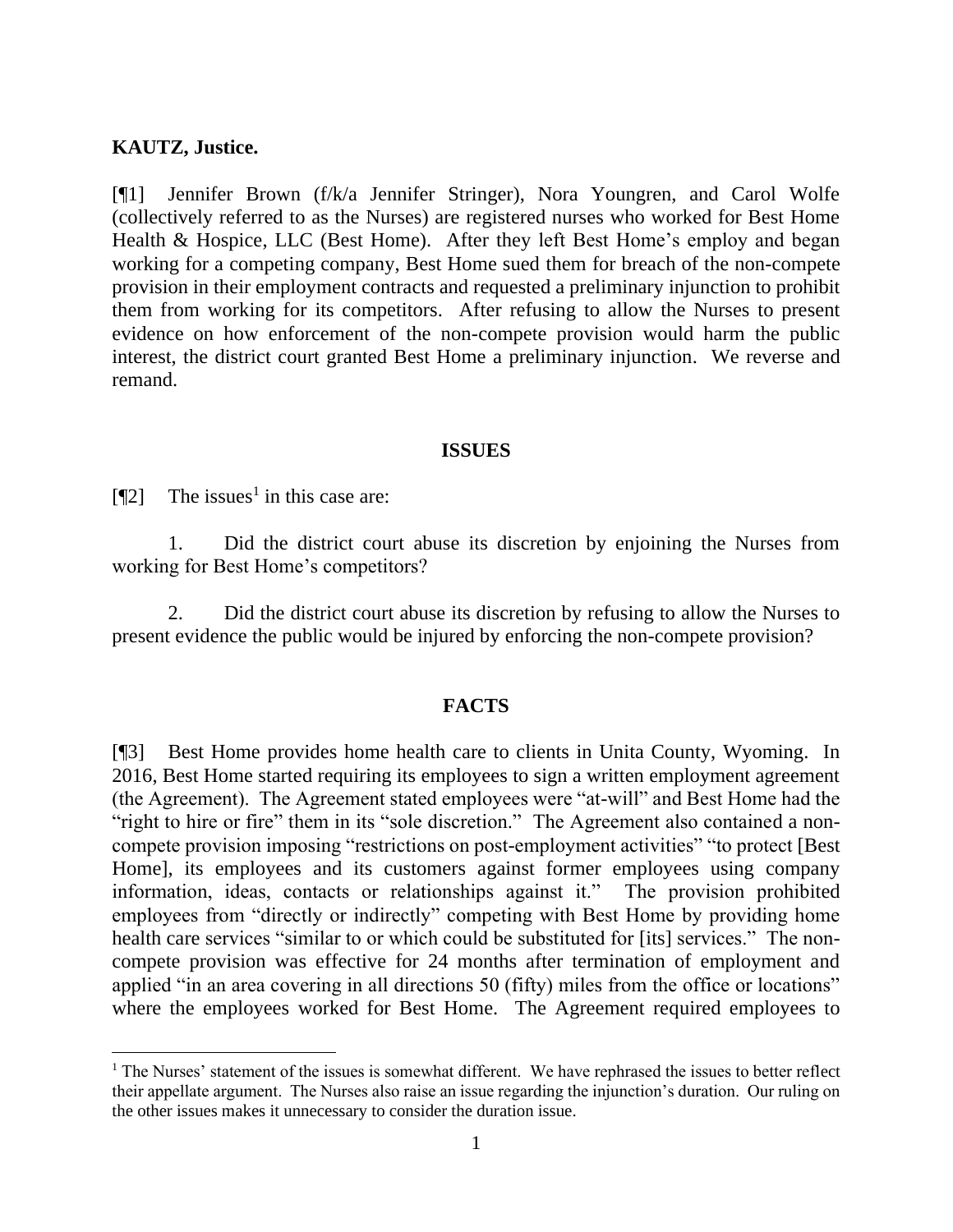handle company information in a confidential manner and prohibited them from soliciting Best Home's employees to work for its competitors or Best Home's clients to use a competing company for their home health needs. In the event a former employee violated the Agreement, Best Home was authorized to seek injunctive relief to enforce it.

[¶4] Ms. Youngren and Ms. Brown were already employed by Best Home when they signed the Agreement on June 1 and June 8, 2016, respectively. Ms. Wolfe signed the Agreement at the time of her hire in  $2017<sup>2</sup>$  Ms. Wolfe quit working for Best Home in October 2018, Ms. Brown left in December 2018 or January 2019, and Ms. Youngren followed in January 2020. The Nurses went to work for Uinta Home Health, one of Best Home's competitors.

[¶5] Best Home filed a complaint asserting the Nurses violated the Agreement and petitioned the district court for a preliminary injunction to prohibit them from working for its competitors during the pendency of the litigation. The Nurses opposed the preliminary injunction, arguing the non-compete provision of the Agreement was unenforceable. The district court ruled the provision was "valid and enforceable" and enjoined the Nurses from working for Best Home's competitors.<sup>3</sup> The Nurses appealed. We will provide additional facts as necessary for discussion of the issues.

# **STANDARD OF REVIEW**

[¶6] Injunctive relief is authorized by statute. Wyo. Stat. Ann. §§ 1-28-101 through 111 (LexisNexis 2021). Section 1-28-101 defines an injunction as "a command to refrain from a particular act." Section 1-28-102 sets out the general standard for injunctions:

> When it appears by the petition that the plaintiff is entitled to relief consisting of restraining the commission or continuance of some act the commission or continuance of which during the litigation would produce great or irreparable injury to the plaintiff, or when during the litigation it appears that the defendant is doing, threatens to do, or is procuring to be done some act in violation of the plaintiff's rights respecting the subject of the action and tending to render the judgment ineffectual, a temporary order may be granted restraining the act.

<sup>&</sup>lt;sup>2</sup> Ms. Wolfe had been associated with Best Home on two previous occasions. She founded the Best Home business in 2004 and sold it in 2009 or 2010. She later worked for Best Home as an employee from 2014 to 2016.

<sup>3</sup> Best Home also obtained injunctive relief to enforce the non-solicitation and confidentiality provisions of the Agreement. There is no argument on appeal specifically addressing those aspects of the district court's decision.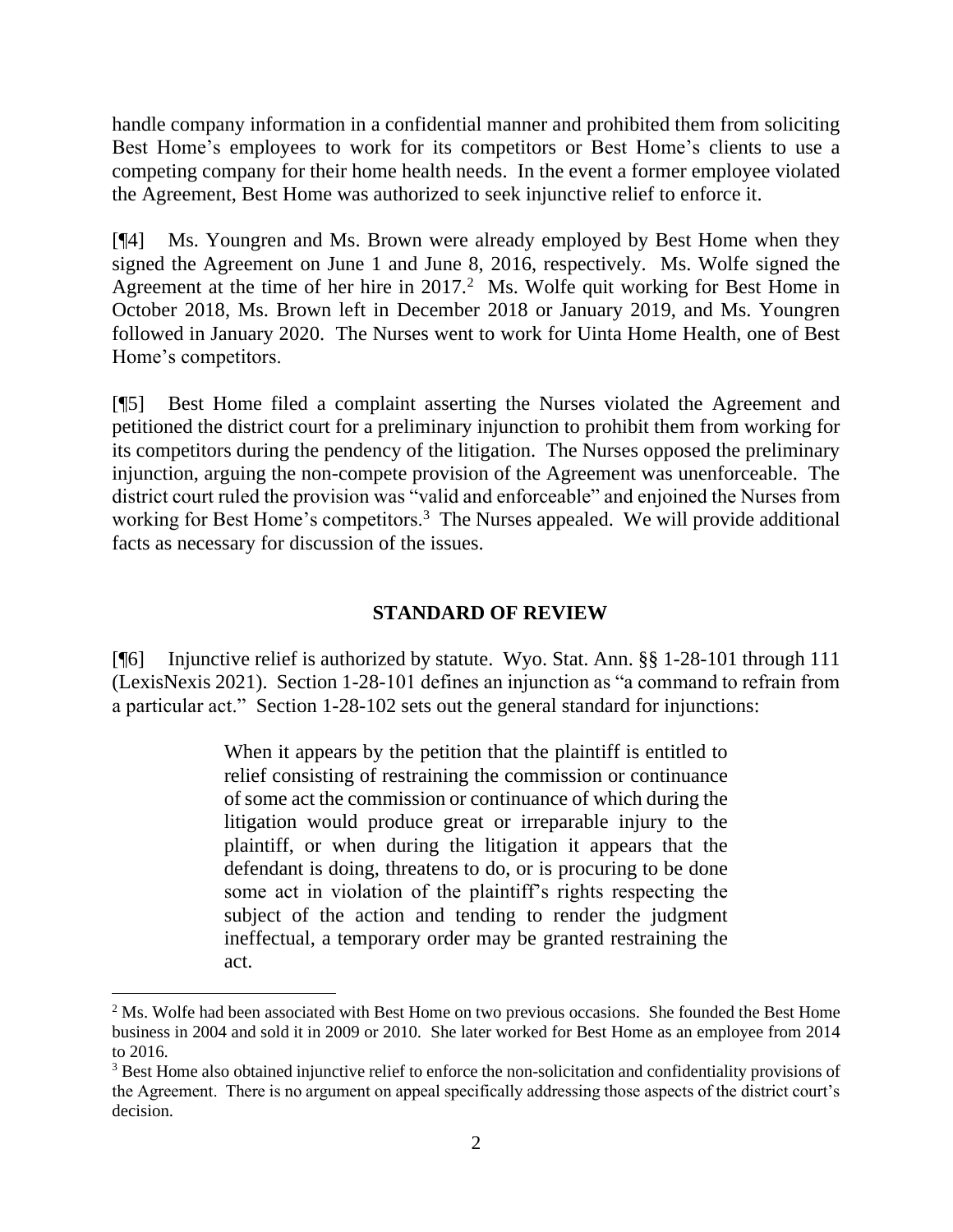[¶7] The purpose of a preliminary injunction during the pendency of litigation is "'to preserve the status quo until the merits of an action can be determined.'" *CBM Geosolutions, Inc. v. Gas Sensing Tech. Corp.,* 2009 WY 113, ¶ 7, 215 P.3d 1054, 1057 (Wyo. 2009) (quoting *Weiss v. State ex rel. Danigan,* 434 P.2d 761, 762 (Wyo. 1967)). "[A] [preliminary] injunction<sup>4</sup> rests upon an alleged existence of an emergency, or a special reason for such an order, before the case can be regularly heard.'" *Id.* (footnote added)."'[T]he award of a [preliminary] injunction is an extraordinary remedy which will not be granted except upon a clear showing of probable success [on the merits of the suit] and possible irreparable injury to the plaintiff, lest the proper freedom of action of the defendant be circumscribed when no wrong has been committed.'" *Id.* "An injury is irreparable where it is of a peculiar nature, so that compensation in money cannot atone for it." *Polo Ranch Co. v. City of Cheyenne,* 2003 WY 15, ¶ 26, 61 P.3d 1255, 1264 (Wyo. 2003) (citations and internal quotation marks omitted). *See also, Dunmire v. Powell Family of Yakima, LLC (In re Kite Ranch, LLC),* 2008 WY 39, ¶ 22, 181 P.3d 920, 926 (Wyo. 2008) (harm is irreparable when there is no adequate remedy at law to compensate for it).

¶8] Even though injunctions are statutorily authorized, they are, by nature, discretionary requests for equitable relief. *CBM Geosolutions,* ¶ 10, 215 P.3d at 1058 (citing *Weiss v. Pedersen,* 933 P.3d 495, 498-99 (Wyo. 1997)). We do not interfere with the district court's preliminary injunction decision "unless it has been guilty of a clear abuse of discretion." *Id.,* ¶ 11, 215 P.3d at 1058 (citing *Weaver v. Richardson,* 21 Wyo. 343, 132 P. 1148, 1151 (1913)). A court abuses its discretion when it "acts in a manner which exceeds the bounds of reason under the circumstances." *Lemus v. Martinez,* 2021 WY 66, ¶ 32, 486 P.3d 1000, 1011 (Wyo. 2021) (citation omitted). *See also, Kidd v. Jacobson,* 2020 WY 64, ¶ 13, 463 P.3d 795, 798 (Wyo. 2020).

[¶9] When a district court's preliminary injunction order is appealed, we review its factual findings for clear error and its conclusions of law de novo. *See Hart v. Nat'l Collegiate Athletic Ass'n,* 550 S.E.2d 79, 83 (W.Va. 2001). *See also, Anita G, LLC v. Centennial Bank,* 575 S.W.3d 561, 567 (Ark. Ct. App. 2019) (the trial court's factual findings from a preliminary injunction proceeding will not be set aside unless they are clearly erroneous); 36 C.J.S. Fed.Cts. § 616 (2021) (a district court's factual determinations made in determining whether to issue a preliminary injunction are reviewed for clear error). *C.f. Weaver,* 132 P. at 1151 (a preliminary injunction will not be reversed absent

<sup>4</sup>*CBM* uses the terms "temporary injunction" and "preliminary injunction" interchangeably. *CBM Geosolutions,* ¶¶ 6-7, 215 P.3d at 1057. However, *CBM* is not referring to an ex parte temporary restraining order (TRO). Although some of the substantive requirements for granting a TRO and preliminary injunction are the same, there are different procedural requirements. W.R.C.P. 65(a) and (b). *See also, Operation Save Am. v. City of Jackson,* 2012 WY 51, ¶¶ 87-96, 275 P.3d 438, 463-65 (Wyo. 2012) (discussing the notice requirement for a TRO).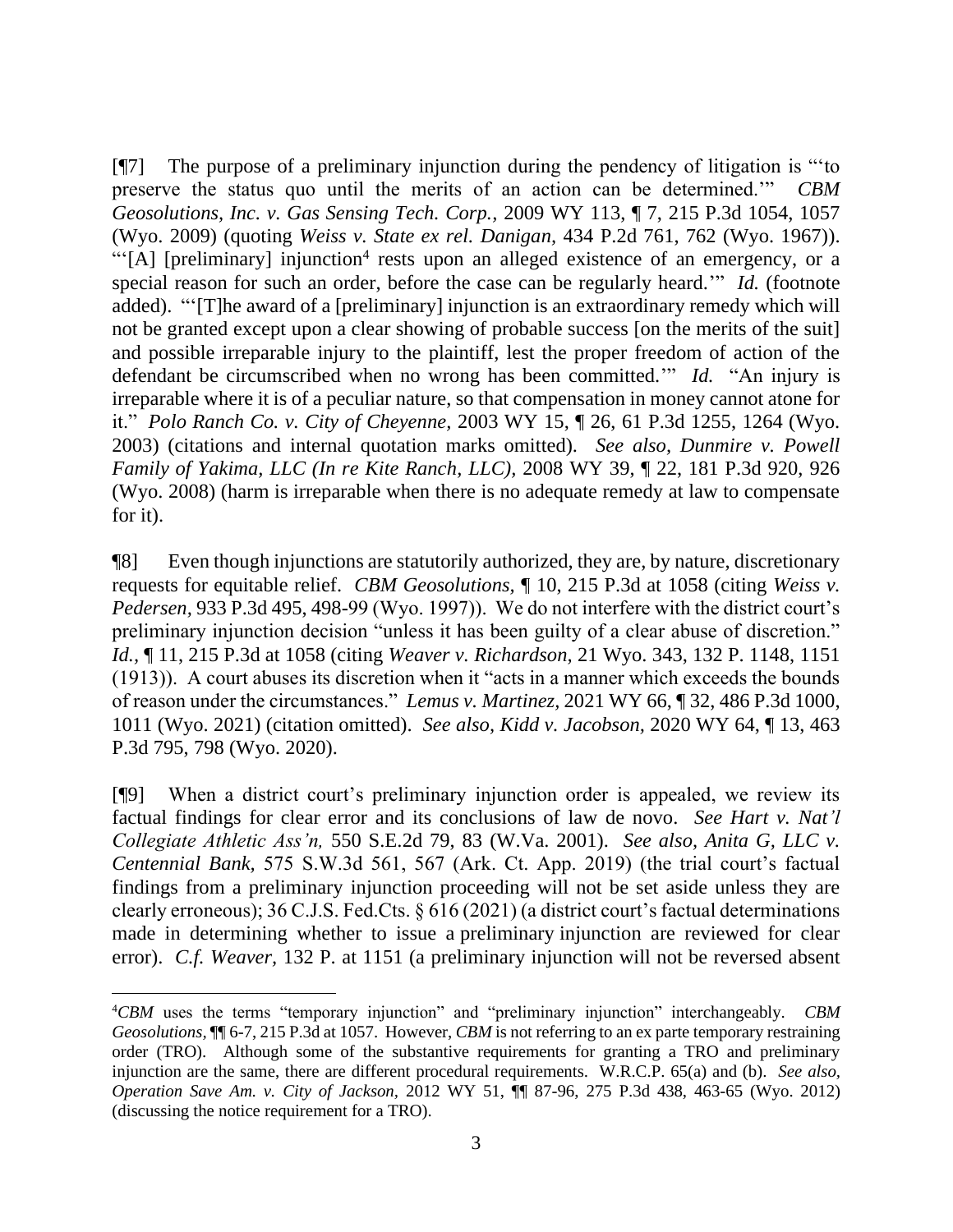an abuse of discretion showing the district court disregarded the facts or made an error of law). "[A] finding of fact is clearly erroneous . . . when, although there is evidence to support it, the reviewing court on the entire evidence is left with the definite and firm conviction that a mistake has been committed." *Pagel v. Franscell,* 2002 WY 169, ¶ 7, 57 P.3d 1226, 1229 (Wyo. 2002) (citations and quotation marks omitted). In reviewing a district court's factual findings for clear error, we review the evidence in the light most favorable to the prevailing party. *Wyo-Ben, Inc. v. Van Fleet,* 2015 WY 146, ¶¶ 20, 31, 361 P.3d 852, 858, 861 (Wyo. 2015).

#### **DISCUSSION**

#### *1. Preliminary Injunction to Enforce the Non-Compete Provision*

[¶10] The district court ruled Best Home was entitled to a preliminary injunction to prohibit the Nurses from violating the non-compete provision of the Agreement. "Two principles, the freedom to contract and the freedom to work, conflict when courts test the enforceability of covenants not to compete." *Hopper v. All Pet Animal Clinic, Inc.,* 861 P.2d 531, 539 (Wyo. 1993). Over half a century ago, we stated "sound public policy encourages employees to seek better jobs from other employers or to go into business for themselves." *Ridley v. Krout,* 63 Wyo. 252, 180 P.2d 124, 127 (1947) (citations and quotation marks omitted). Contracts which hinder them from doing so are "strictly construed and rigidly scanned and are declared void unless necessary for the reasonable protection of the employer." *Id.* (citations and quotation marks omitted). *See also, Hopper,*  861 P.2d at 539 (a non-compete agreement restrains trade, and the common law policy against contracts in restraint of trade is firmly established (citing Restatement (Second) of Contracts §§ 185-188 (1981) (Introductory Note at 35) and *Dutch Maid Bakeries v. Schleicher,* 58 Wyo. 374, 131 P.2d 630, 634 (1942))). A non-compete provision "is prima facie invalid, and . . . to establish its validity it is incumbent on the [employer] to prove that there existed some special circumstances which rendered it reasonably necessary for the protection of the [employer's] business." *Ridley,* 180 P.2d at 129 (citation and some quotation marks omitted). An agreement not to compete is valid and enforceable only if it is: "(1) in writing; (2) part of a contract of employment; (3) based on reasonable consideration; (4) reasonable in duration and geographical limitations; and (5) not against public policy." *Hopper,* 861 P.2d at 540.

#### *a. Consideration*

[¶11] The non-compete provision in this case was contained in a written employment agreement signed by the Nurses, satisfying the first two elements of the *Hopper* test. Addressing the third *Hopper* element, the district court ruled "the non-compete covenants . . . before this [c]ourt are . . . based on reasonable and additional consideration." The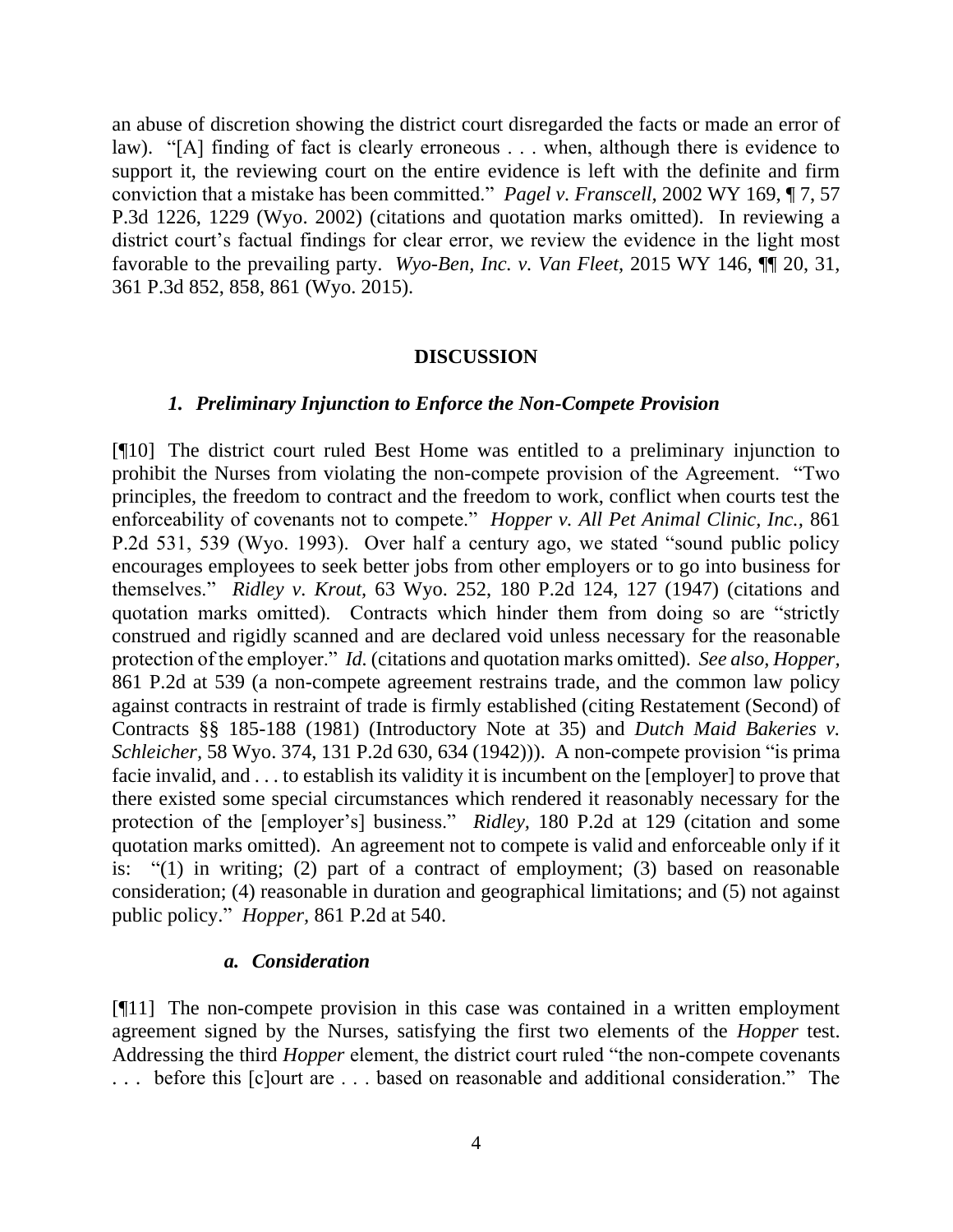Nurses contest that ruling, asserting Best Home made an insufficient showing of consideration.

[¶12] The district court's ruling is phrased as a final conclusion that the non-compete provisions are supported by consideration. It should not have been. When ruling on a request for a preliminary injunction, the court does not make a final decision on the merits; it considers whether the petitioner has clearly shown it is likely to succeed in proving its claim. *CBM Geosolutions,* ¶ 7, 215 P.3d at 1057 (citing *Stowe v. Powers,* 19 Wyo. 291, 116 P. 576, 581 (1911)). The district court's ruling suggests it, and perhaps the parties, treated the determination as a trial, rather than a preliminary, ruling. While Wyoming Rule of Civil Procedure (W.R.C.P.) 65(a)(2) allows consolidation of the preliminary injunction hearing with a trial on the merits, the district court did not do so in this case. In fact, the parties and the court discussed the trial setting after the court announced its preliminary injunction ruling. The parties may present additional evidence at the trial on the merits, and the fact finder will make a final determination concerning the enforceability of the Nurses' agreements not to compete with Best Home. *See CBM Geosolutions,* ¶ 13, 215 P.3d at 1059-60 (a final determination of the validity of a non-compete agreement does not occur at the preliminary injunction stage).

[¶13] Our task is to determine whether the district court could have concluded Best Home is likely to succeed in proving it gave consideration for the Nurses' agreements not to compete. For an agreement to be supported by consideration, there must have been an *exchange* of value between the parties.

> "A generally accepted definition of consideration is that a legal detriment has been bargained for and exchanged for a promise." *Moorcroft State Bank v. Morel*, 701 P.2d 1159, 1161-62 (Wyo. 1985). A sufficient legal detriment is the promise or performance of "any act, regardless of how slight or inconvenient, which [the promisee] is not obligated to promise or perform so long as it does so at the request of the promisor and in exchange for the promise." 3 Williston on Contracts § 7:4 (4th ed.), Westlaw (database updated November 2018). "By the same token, the term 'benefit' means the receiving as the exchange for a promise some performance or forbearance which the promisor was not previously entitled to receive." *Id.*

*Mantle v. N. Star Energy & Constr. LLC,* 2019 WY 29, ¶ 69, 437 P.3d 758, 784 (Wyo. 2019).

[¶14] A non-compete agreement is supported by consideration when it is "entered into contemporaneously with the employment itself[.]" *CBM Geosolutions,* ¶ 13, 215 P.3d at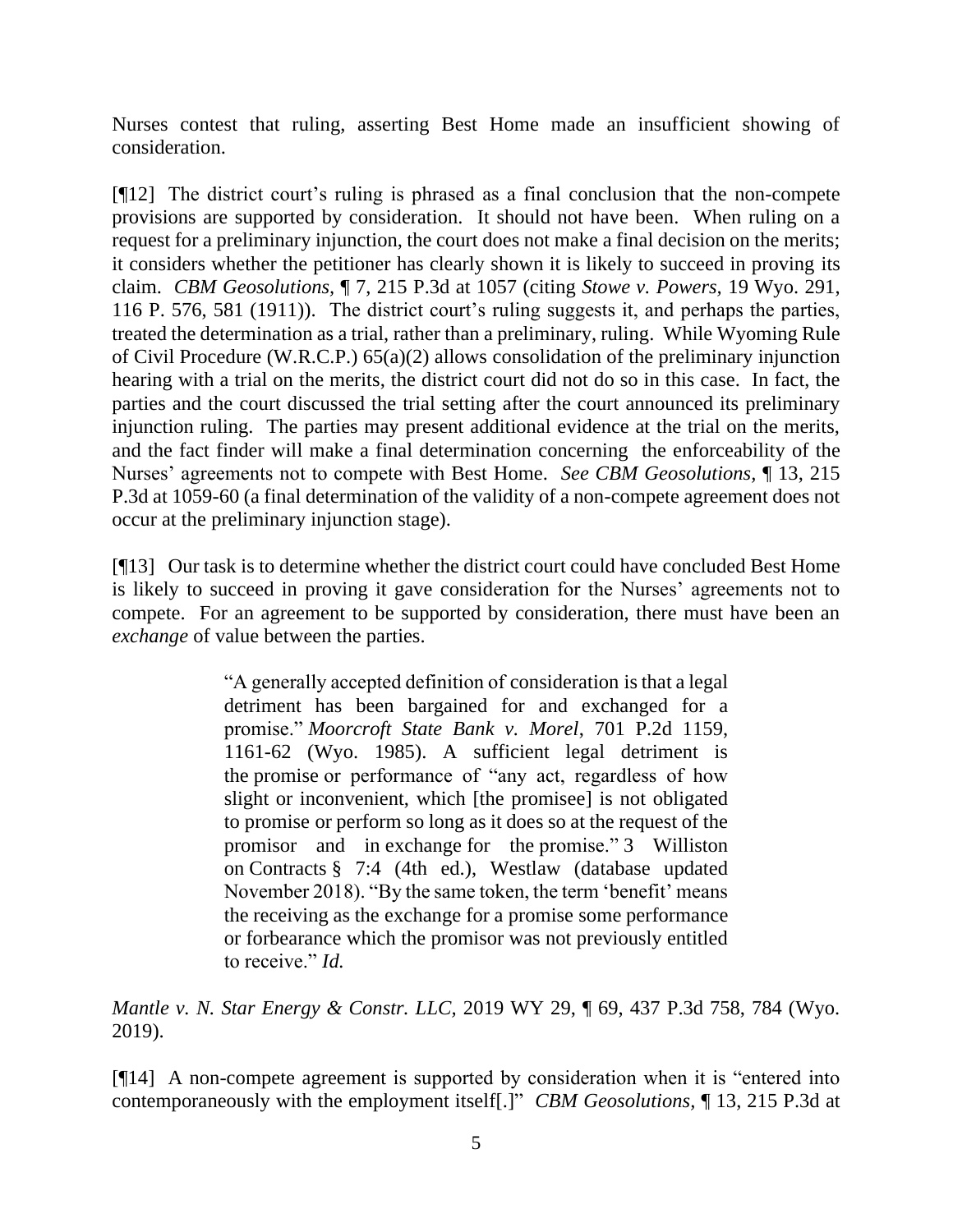1059. *See also, Hopper,* 861 P.2d at 540. However, when an employer requests an existing employee sign a non-compete agreement, the employer must provide "separate contemporaneous consideration" for the new promise; continued employment, alone, is insufficient. *Hopper,* 861 P.2d at 541 (citing Howard A. Specter & Matthew W. Finkin, *Individual Employment Law and Litigation* § 8.02 (1989)). The separate consideration given in exchange for "an ancillary promise not to compete made after creation of the employment relationship would include promotion, pay raise, special training, employment benefits or other advantages for the employee." *Hopper,* 861 P.2d at 541 (citing *Ridley,* 180 P.2d at 125-26) (other citations omitted).

[¶15] The record supports a conclusion that Best Home is likely to succeed in proving adequate consideration for Ms. Wolfe's promise not to compete. Ms. Wolfe signed the Agreement containing the non-compete provision when she began her employment with Best Home in 2017. Under our precedent*,* that is sufficient consideration to support the non-compete provision. *Hopper,* 861 P.2d at 540. However, to justify the preliminary injunction with respect to Ms. Youngren and Ms. Brown, who were already employed by Best Home at the time they signed the Agreement, Best Home was required to present evidence showing it gave separate consideration for their promises not to compete. *Hopper,* 861 P.2d at 540-41.

[¶16] The Agreement does not contain an express statement describing the consideration Best Home gave Ms. Youngren or Ms. Brown in exchange for the commitment not to compete. Ms. Youngren and Ms. Brown maintain that, because the Agreement contained an integration clause, consideration is insufficient on the face of the document. The integration clause stated:

> I understand that with respect to the matters addressed in this agreement, this document sets forth the entire agreement between the parties and supersedes and cancels any and all prior or contemporaneous agreements, contracts, understandings, promises or representations. No amendment to this agreement shall be effective unless it is put in writing and signed by the parties.

[¶17] The integration clause does not establish a lack of consideration because, by its express terms, it pertains only to "matters addressed in this agreement." Individual consideration is not addressed in the Agreement. Consequently, the integration clause does not apply to consideration and does not preclude the possibility that Ms. Youngren and Ms. Brown received some consideration for signing the agreement. *See Ecocards v. Tekstir, Inc.*, 2020 WY 38, ¶ 18, 459 P.3d 1111, 1118 (Wyo. 2020) (the words used in a contract are interpreted in accordance with the plain meaning a reasonable person would give them); *Pennaco Energy, Inc. v. KD Co. LLC,* 2015 WY 152, ¶ 25, 363 P.3d 18, 25-26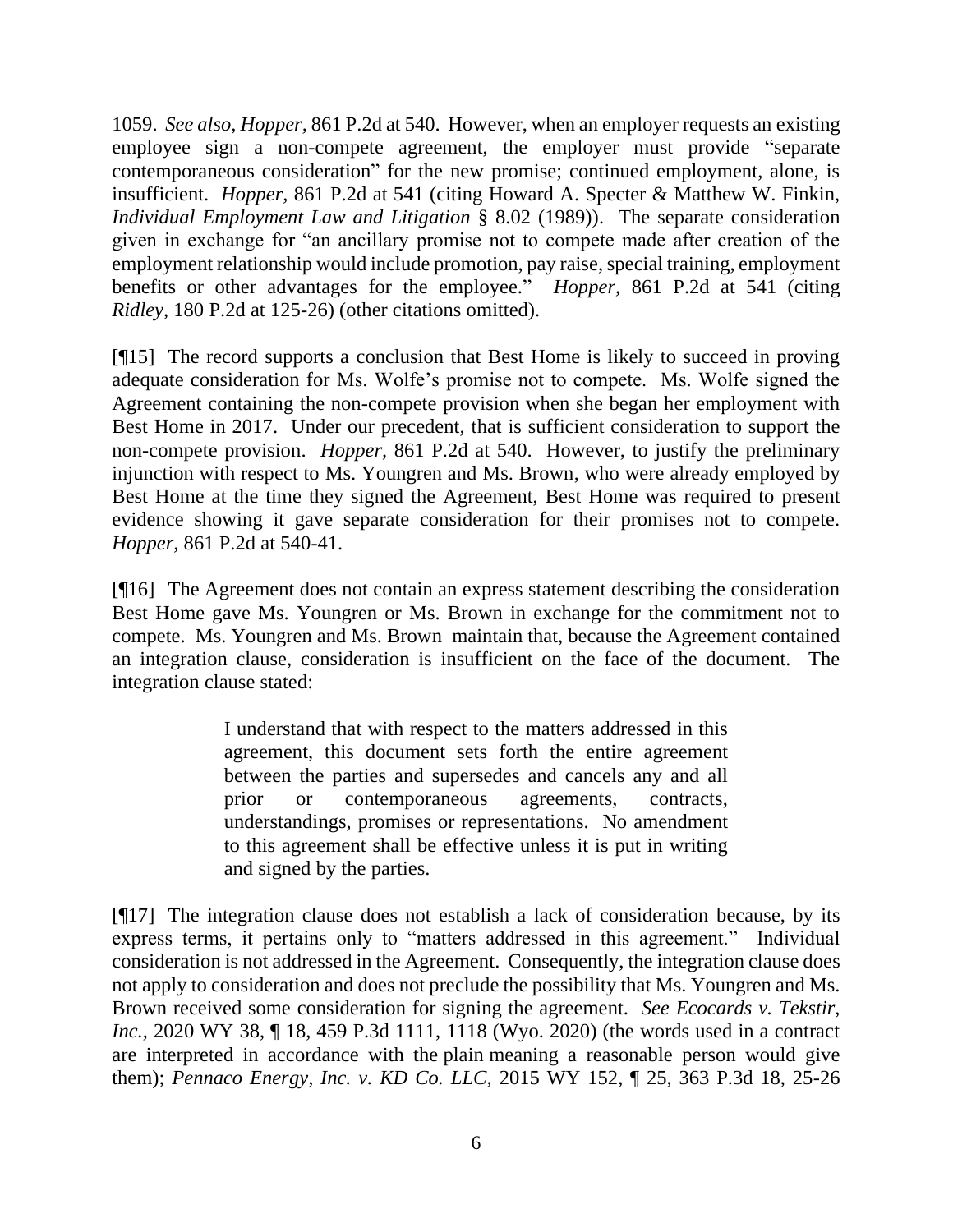(Wyo. 2015) (when a contract is clear and unambiguous, we limit our inquiry to the plain language contained within the four corners of the document).

[¶18] Furthermore, a writing that does not recite consideration is not totally integrated. *City of Warwick v. Boeng Corp.,* 472 A.2d 1214, 1219 (R.I. 1984) (citing 2 Restatement (Second) *Contracts* § 210, comment c at 118-19 (1981)). Under such circumstances, the parol evidence rule does not apply and extrinsic evidence is admissible to establish consideration. *Id. See also, N. Am. Uranium, Inc. v. Johnston,* 77 Wyo. 332, 316 P.2d 325, 331 (Wyo. 1957) (when a contract does not fully set out consideration, it is not completely integrated and parol evidence is admissible on the issue); Restatement of Contracts § 240(2) (1932) ("Where no consideration is stated in an integration, facts showing that there was consideration and the nature of it, even if it was a promise, or any other facts that are sufficient to make a promise enforceable, are admissible in evidence and are operative.").

[¶19] The district court ruled the "per patient income that [Ms. Youngren and Ms. Brown] received when they signed the non-compete clause and went into the psych ward granted them [consideration]." Best Home's human resources manager, Vanessa Lewis, testified signing the Agreement was a prerequisite for Ms. Youngren and Ms. Brown to work in Best Home's psychiatric unit, where they made substantially more money. A promotion, pay raise, or other advantage to an employee given by the employer in exchange for a noncompete agreement may be sufficient consideration. *Hopper*, 861 P.2d at 541. However, Ms. Lewis also stated "all employees who work for Best Home [] who are [registered nurses] have to sign" the Agreement, not just those who work in the psychiatric unit. (Emphasis added). Ms. Lewis's suggestion that Ms. Youngren and Ms. Brown received the special privilege of working in the psychiatric unit in exchange for signing the Agreement appears to be a post hoc attempt to find consideration for the Agreement. Further, Ms. Youngren testified she worked in the psychiatric unit before she signed the Agreement and Best Home did not give her anything for signing it. Best Home did not refute Ms. Youngren's testimony. When an employer requires all existing employees to sign an employment contract containing a non-compete provision, the employer must show the existing employees received some specific benefit that did not exist before they signed. Continued employment is not sufficient consideration to support a non-compete agreement. *Hopper,* 861 P.2d at 540-41.

[¶20] Best Home's chief executive officer, Benjamin Fehr, testified Ms. Youngren and Ms. Brown received more compensation on an annual basis after they signed the Agreement. Like Ms. Lewis, Mr. Fehr implied the Nurses received a raise, the opportunity to work in the psychiatric unit where they could work more hours, or a combination thereof, in return for signing the Agreement. Best Home's payroll records confirm Ms. Youngren's pay rate was the same before and after signing the Agreement, and, as we said above, she was already working in the psychiatric unit when she signed it. The evidence, even when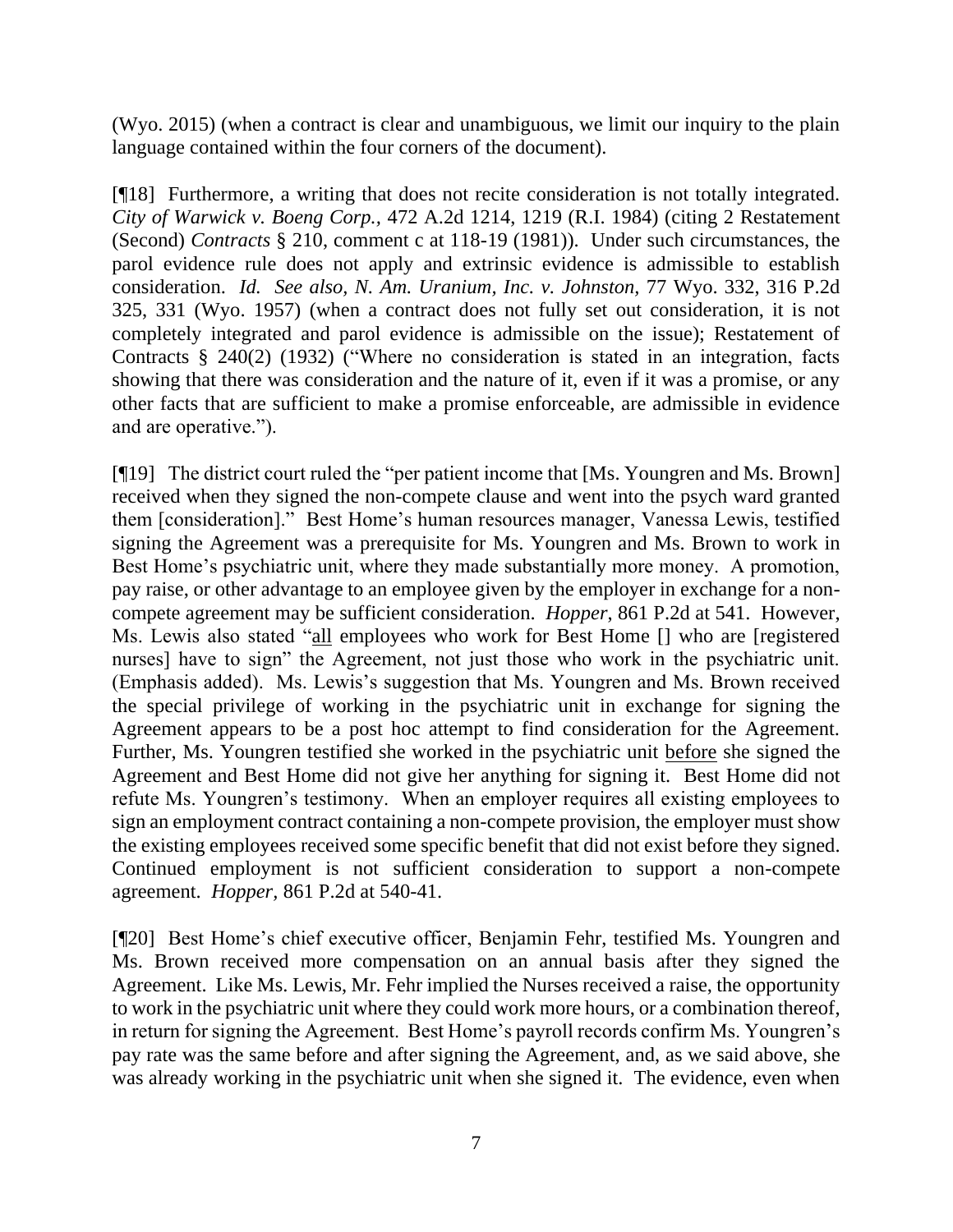viewed in the light most favorable to Best Home, did not show Ms. Youngren's promise not to compete was supported by consideration.

[¶21] Mr. Fehr testified Ms. Brown received a raise and training to work in the psychiatric unit, resulting in higher annual pay in the 18 months after she signed the Agreement. However, Ms. Brown testified she did not receive additional compensation or training which qualified her for new credentials in exchange for signing the Agreement. Best Home did not present any evidence showing it gave Ms. Brown a raise when she signed the Agreement in early June 2016. Ms. Brown did receive a small raise in December 2016, but she testified Best Home gave her the raise to account for her years of experience, not for signing the Agreement. Moreover, she did not begin working in the psychiatric unit until October 2017 – 16 months after she signed the Agreement. The timing of the raise does not correlate with when she signed the Agreement or began working in the psychiatric unit. Although consideration for an existing employee's non-compete agreement may consist of assisting the employee in obtaining further licensing or certifications, Best Home presented no evidence showing what training it provided to Ms. Brown and she stated she already had psychiatric training from her prior employment at the Wyoming State Hospital. The evidence, even when viewed in favor of Best Home, did not establish Ms. Brown received "separate contemporaneous consideration" for signing the Agreement.

[¶22] After reviewing the record, we are left with a definite and firm conviction the district court committed clear error by finding Ms. Youngren and Ms. Brown were allowed to work in the psychiatric unit and earned more money as consideration for signing the Agreement. The strong weight of the evidence shows Best Home simply required every existing employee to sign the Agreement and did not provide separate consideration to Ms. Youngren or Ms. Brown for doing so. Because Best Home did not show it is likely to prove it gave Ms. Youngren or Ms. Brown consideration for signing the Agreement, the district court abused its discretion by enjoining them from working for Best Home's competitors.

# *b. Reasonableness of Restraint of Trade*

[¶23] Best Home likely can prove it gave consideration for Ms. Wolfe's promise not to compete; therefore, we will address the likelihood that Best Home will prevail in establishing the other requirements for valid non-compete agreements. This analysis will, of course, apply to all of the Nurses.

[¶24] The fifth element of the *Hopper* test considers whether the restraint on trade violates public policy.<sup>5</sup> Hopper, 861 P.2d at 540. "An agreement not to compete is in restraint of

<sup>&</sup>lt;sup>5</sup> The fourth *Hopper* element requires an otherwise valid non-compete agreement to be reasonable in duration and geographical scope. If a non-compete agreement is overly broad, the court may use the "blue pencil rule" to limit it to a reasonable term and area. *See Hopper,* 861 P.2d at 545-46. Because we conclude Best Home failed to show it is likely to succeed in proving the non-compete provision of the Agreement is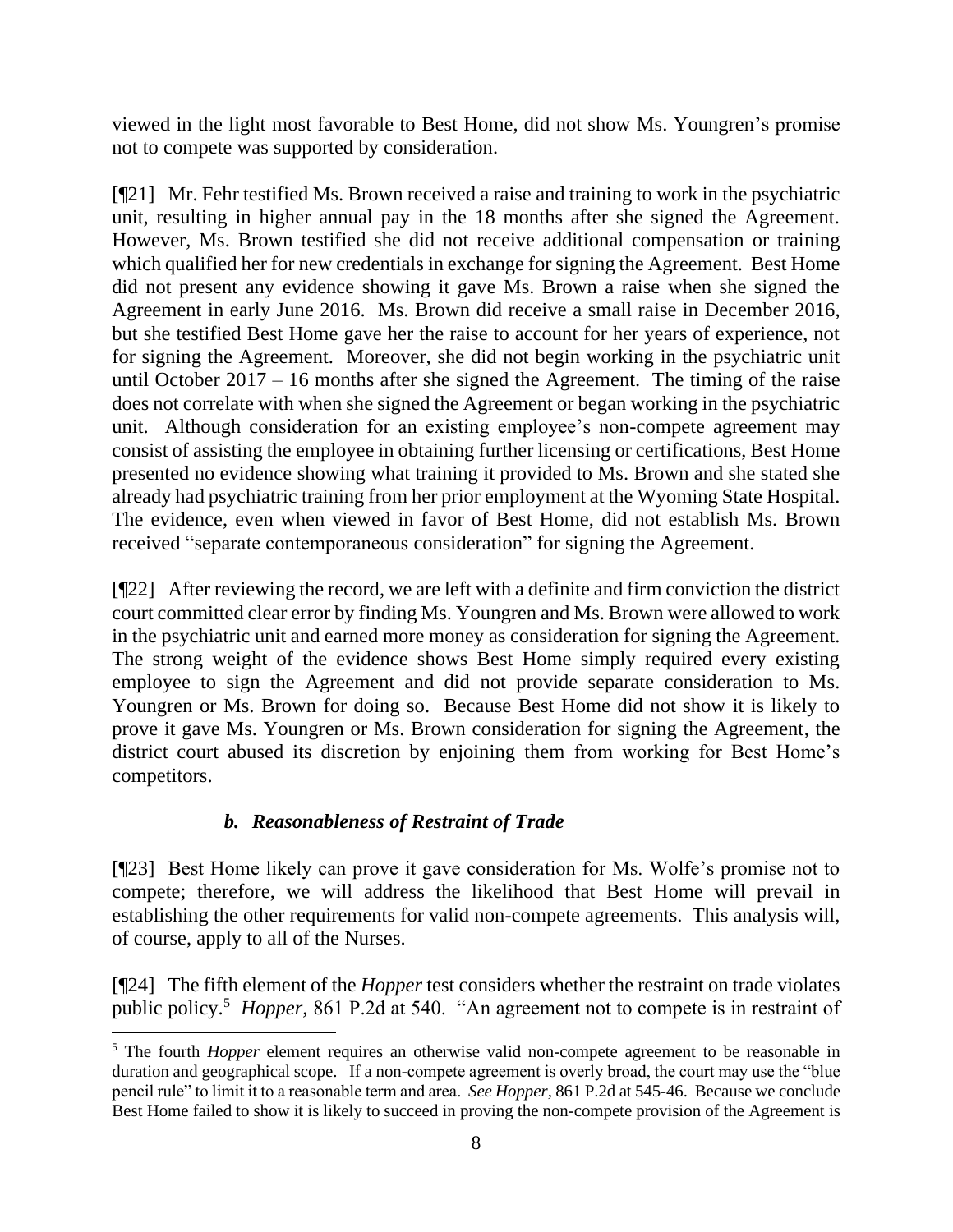trade and . . . unenforceable on grounds of public policy unless it is reasonable." *DeSantis v. Wackenhut Corp.,* 793 S.W.2d 670, 681 (Tex. 1990). *See also, Palmetto Mortuary Trans., Inc. v. Knight Sys., Inc.,* 818 S.E.2d 724, 729 (S.C. 2018) (a covenant not to compete violates public policy if it is not a reasonable restraint on trade) (citations omitted).

[¶25] The district court concluded the non-compete provision of the Agreement was "not against public policy," but it failed to examine whether the agreement was a reasonable restraint on trade. *See CBM Geosolutions, ¶* 6, 215 P.3d at 1057 ("We review the question of whether the district court applied the proper legal standard de novo."). A "'restraint [on trade] is reasonable only if it (1) is no greater than is required for the protection of the employer, (2) does not impose undue hardship on the employee, and (3) is not injurious to the public.'" *Hopper,* 861 P.2d at 539 (quoting Harlan M. Blake, *Employee Agreements Not to Compete,* 73 Harv. L. Rev. 625, 648–49 (1960)). *See also,* Restatement (Second) Contracts § 188(1) ("A promise to refrain from competition that imposes a restraint that is ancillary to an otherwise valid transaction or relationship is unreasonably in restraint of trade if (a) the restraint is greater than is needed to protect the promisee's legitimate interest, or (b) the promisee's need is outweighed by the hardship to the promisor and the likely injury to the public.").<sup>6</sup>

[¶26] To establish the restraint is no greater than necessary to protect the employer's interest, the employer has the initial burden of proving a non-compete agreement has a fair relation to, and is necessary for, the business interests for which protection is sought. *Hopper,* 861 P.2d at 539 (citing *Tench v. Weaver,* 374 P.2d 27, 29 (Wyo. 1962)). The employer may use a non-compete agreement to protect itself from improper and unfair competition from a former employee, but it "is not entitled to protection from ordinary competition." *Id.* 

[¶27] The interests an employer may protect with a non-compete agreement include:

the degree of inequality in bargaining power; the risk of the covenantee losing customers; the extent of respective participation by the parties in securing and retaining customers; the good faith of the covenantee; the existence of sources or general knowledge pertaining to the identity of customers; the nature and extent of the business position held by the covenantor; the covenantor's training, health, education, and needs of his family; the current conditions of employment; the necessity of the covenantor changing his calling or residence; and the correspondence of the restraint with the need for protecting the legitimate interests of the covenantee.

*Hopper,* 861 P.2d at 540 (quoting *Philip G. Johnson & Co. v. Salmen,* 211 Neb. 123, 317 N.W.2d 900, 904 (1982)).

consistent with public policy, we do not need to address the reasonableness of its duration or geographical limitations.

<sup>&</sup>lt;sup>6</sup> In balancing the interests of the employer, employee and public, courts consider factors such as: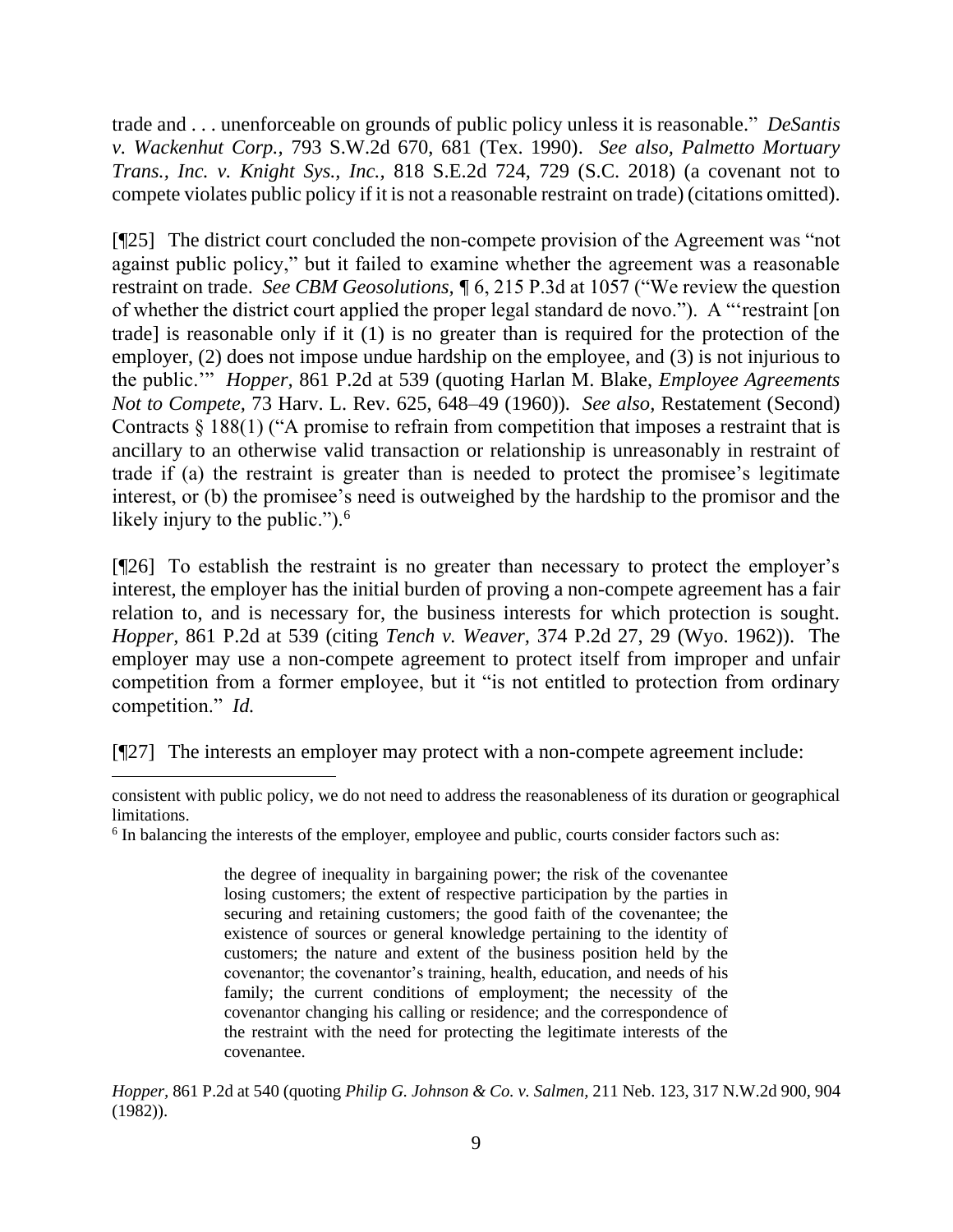(a) the employer's trade secrets which have been communicated to the employee during the course of employment; (b) confidential information communicated by the employer to the employee, but not involving trade secrets, such as information on a unique business method; and (c) special influence by the employee obtained during the course of employment over the employer's customers.

*Hopper,* 861 P.2d at 540. *See also, DeSantis,* 793 S.W.2d at 682 ("Examples of legitimate, protectable interests include business goodwill, trade secrets, and other confidential or proprietary information." (citing Restatement (Second) of Contracts § 188 comments b, g (1981))). *Cf. Ridley,* 180 P.2d at 130 ("A process commonly known in the trade is not a trade secret and will not be protected by an injunction[.] A trade secret is . . . a plan or process, tool, mechanism or compound known only to its owner and those of his employees to whom it is necessary to confide it[.]").

[¶28] The non-compete agreements we have approved in other cases protected distinct special business interests. In *Hopper*, we stated "[e]mployers are entitled to protect their business from the detrimental impact of competition by employees who, but for their employment, would not have had the ability to gain a special influence over clients or customers." *Hopper,* 861 P.2d at 542.The evidence of All Pet and Alpine's special interests in having Dr. Hopper sign the non-compete agreement included:

> Dr. Hopper moved to Laramie upon completion of her degree prior to any significant professional contact with the community. Her introduction to All Pet's and Alpine's clients, client files, pricing policies, and practice development techniques provided information which exceeded the skills she brought to her employment. While she was a licensed and trained veterinarian when she accepted employment, the additional exposure to clients and knowledge of clinic operations her employers shared with her had a monetary value for which the employers are entitled to reasonable protection from irreparable harm.

*Id.* In *CBM Geosolutions*, Gas Sensing had a special business interest worthy of protection because it had trained its employees in innovative technologies which helped maintain the company's competitive edge in the marketplace. *CBM Geosolutions,* ¶ 10, 215 P.3d at 1058.

[¶29] Best Home did not show it would probably succeed in establishing a special business interest subject to protection by the non-compete provision of the Agreement.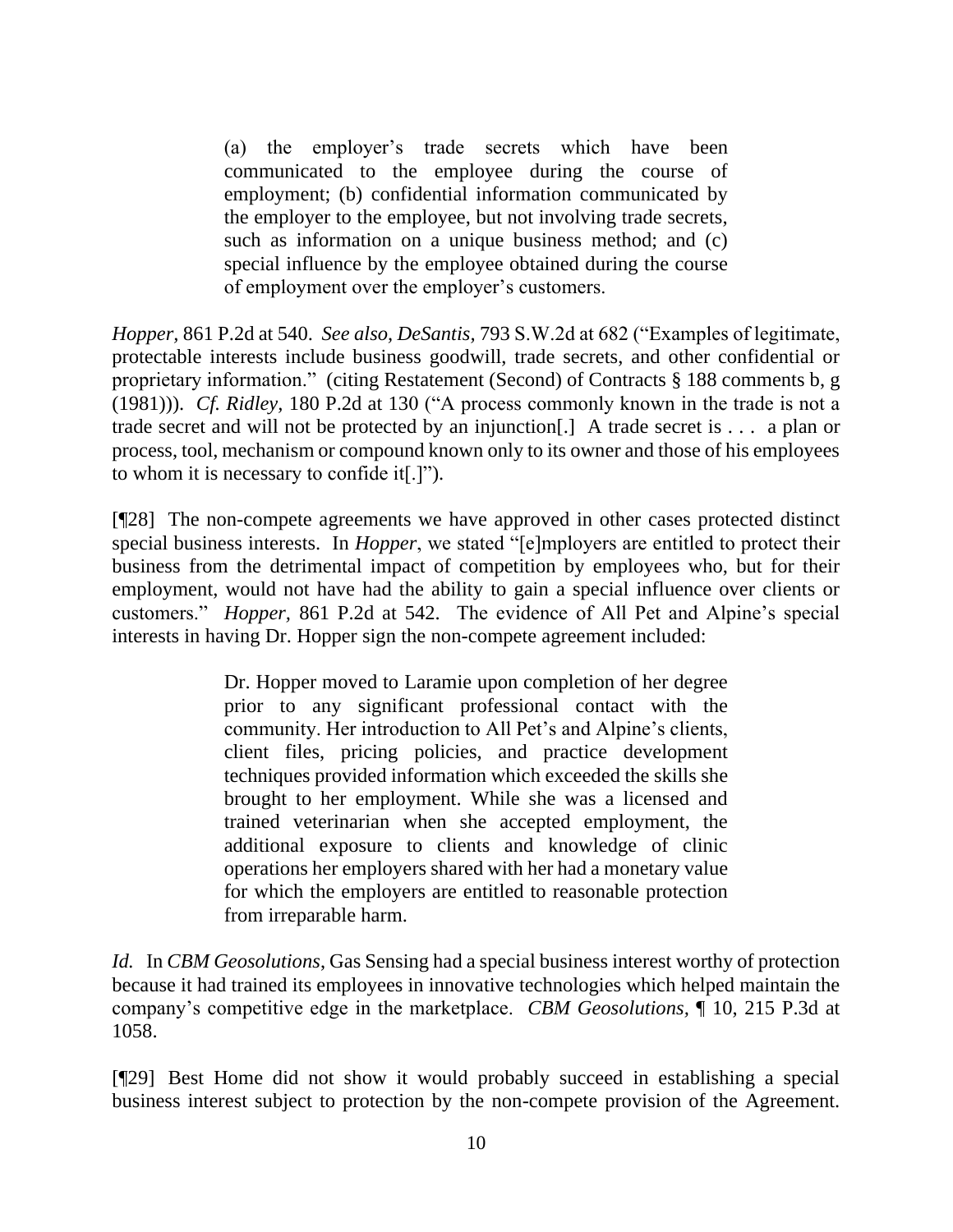The stated purpose of the provision was "to protect [Best Home], its employees and its customers against former employees using company information, ideas, contacts or relationships against it." Best Home characterizes the psychiatric unit as a special business interest because it used a unique subscription service. Ms. Lewis testified Best Home started the psychiatric unit around the time it began requiring employees to sign the Agreement in 2016. The record wholly refutes her statement. On cross examination, Ms. Lewis admitted "the psychiatric unit was established in part by Ms. Wolfe" years earlier. Ms. Youngren testified she worked in the psychiatric unit prior to signing the Agreement.

[¶30] The record also does not support a conclusion the business model of the psychiatric unit was a trade secret or proprietary information. Ms. Wolfe was clearly aware of the workings of the psychiatric unit prior to beginning her employment with Best Home in 2017 because she founded the unit. Best Home did not identify any trade secrets, specific types of confidential information, or special relationships being guarded through the noncompetition provision of the Agreement. Ms. Lewis testified Best Home had its employees sign the Agreement because it "had a lot of patients. And due to any risk to losing them in the future, we enforced" it. Her testimony indicates Best Home was simply trying to prevent ordinary competition, which, as a matter of law, is insufficient justification for a non-compete agreement. *Hopper,* 861 P.2d at 539 (citing *Tench,* 374 P.2d at 29).

[¶31] Best Home did not show it was likely to succeed in establishing the non-compete provision was consistent with public policy because the record does not show it was a reasonable restraint on trade. *Hopper,* 861 P.2d at 540. We need not, therefore, determine whether the district court properly balanced Best Home's interest against the hardship to the Nurses and the likely injury to the public. *Id.* at 539. The district court abused its discretion by enjoining the Nurses from working for Best Home's competitors.<sup>7</sup>

# *2. Refusal to Allow Evidence of Harm to the Public*

[¶32] Although our conclusion the district court abused its discretion by granting the preliminary injunction is dispositive, we will also address the district court's evidentiary ruling to provide guidance for future proceedings in this case. The Nurses assert the district court erred by refusing to allow them to present evidence showing enforcement of the noncompete agreement would harm the public interest. The admissibility of evidence at a preliminary injunction hearing is reviewed on appeal for abuse of discretion. *See generally*, *Sega Enter. Ltd. v. Accolade, Inc.,* 977 F.2d 1510, 1530 n.10 (9th Cir. 1992) ("In a preliminary injunction proceeding, the district court is accorded broad discretion in ruling on the admissibility of evidence." (citing *Flynt Distrib. Co., Inc. v. Harvey,* 734 F.2d 1389, 1394 (9th Cir.1984))). *See also, Kos Pharm., Inc. v. Andrx Corp.,* 369 F.3d 700, 718-19

<sup>7</sup> Because Best Home failed to make a clear showing of probable success on the merits, we do not need to address whether the district court properly concluded it was possible Best Home would be irreparably harmed by the Nurses' actions, as required for a preliminary injunction. *CBM Geosolutions,* ¶ 7, 215 P.3d at 1057 (citing *Weiss,* 434 P.2d at 762).